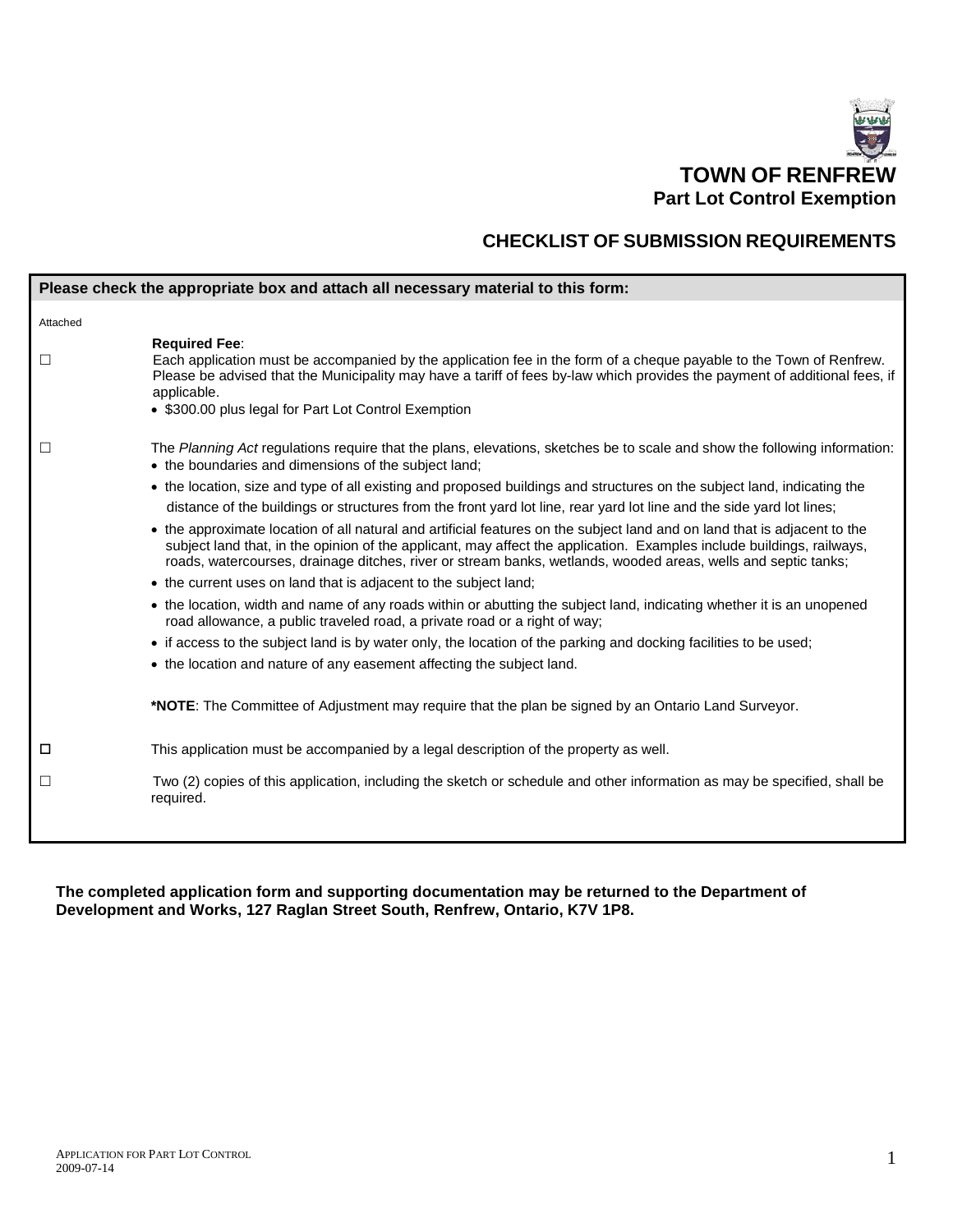

# **TOWN OF RENFREW Application for PART LOT CONTROL EXEMPTION**

| <b>OFFICE USE ONLY</b>              |                             |  |
|-------------------------------------|-----------------------------|--|
| Application No.                     | <b>Application Received</b> |  |
| Date of Preconsultation Meeting     | <b>Staff Person Present</b> |  |
| Date of Application Deemed Complete | Fee Received:               |  |

#### **1) Contact Information:**

| <b>Applicant/Owner Information</b><br>Municipal Freedom of Information and Protection of Privacy Act - Personal Information on this form is collected<br>under authority of The Planning Act and will be used to process this application. |                                        |                                                                                                |  |  |
|--------------------------------------------------------------------------------------------------------------------------------------------------------------------------------------------------------------------------------------------|----------------------------------------|------------------------------------------------------------------------------------------------|--|--|
| <b>NAME/TITLE</b>                                                                                                                                                                                                                          | <b>MAILING ADDRESS and POSTAL CODE</b> | <b>TELEPHONE (Home)</b><br><b>TELEPHONE (Work/Cell)</b><br><b>E-MAIL ADDRESS</b><br><b>FAX</b> |  |  |
| Applicant                                                                                                                                                                                                                                  |                                        | $(H)$ -                                                                                        |  |  |
|                                                                                                                                                                                                                                            |                                        | $(W/C)$ -                                                                                      |  |  |
|                                                                                                                                                                                                                                            |                                        | $(E)$ -                                                                                        |  |  |
|                                                                                                                                                                                                                                            |                                        | $(F)$ -                                                                                        |  |  |
| This applicant is: $\square$ The registered owner<br>$\Box$ An agent authorized by the owner                                                                                                                                               |                                        |                                                                                                |  |  |
| * If the applicant is an agent authorized by<br>the owner, please complete the following:                                                                                                                                                  |                                        | $(H)$ -                                                                                        |  |  |
| Name of Owner                                                                                                                                                                                                                              |                                        | $(W/C)$ -                                                                                      |  |  |
|                                                                                                                                                                                                                                            |                                        | $(E)$ -                                                                                        |  |  |
|                                                                                                                                                                                                                                            |                                        | $(F)$ -                                                                                        |  |  |
| To whom should correspondence be sent?<br>$\Box$ Owner<br>$\Box$ Applicant<br>$\Box$ Both                                                                                                                                                  |                                        |                                                                                                |  |  |
| If known, if there are any holders of any mortgages, charges or other encumbrances on the subject land, please provide details as follows:                                                                                                 |                                        |                                                                                                |  |  |
|                                                                                                                                                                                                                                            |                                        |                                                                                                |  |  |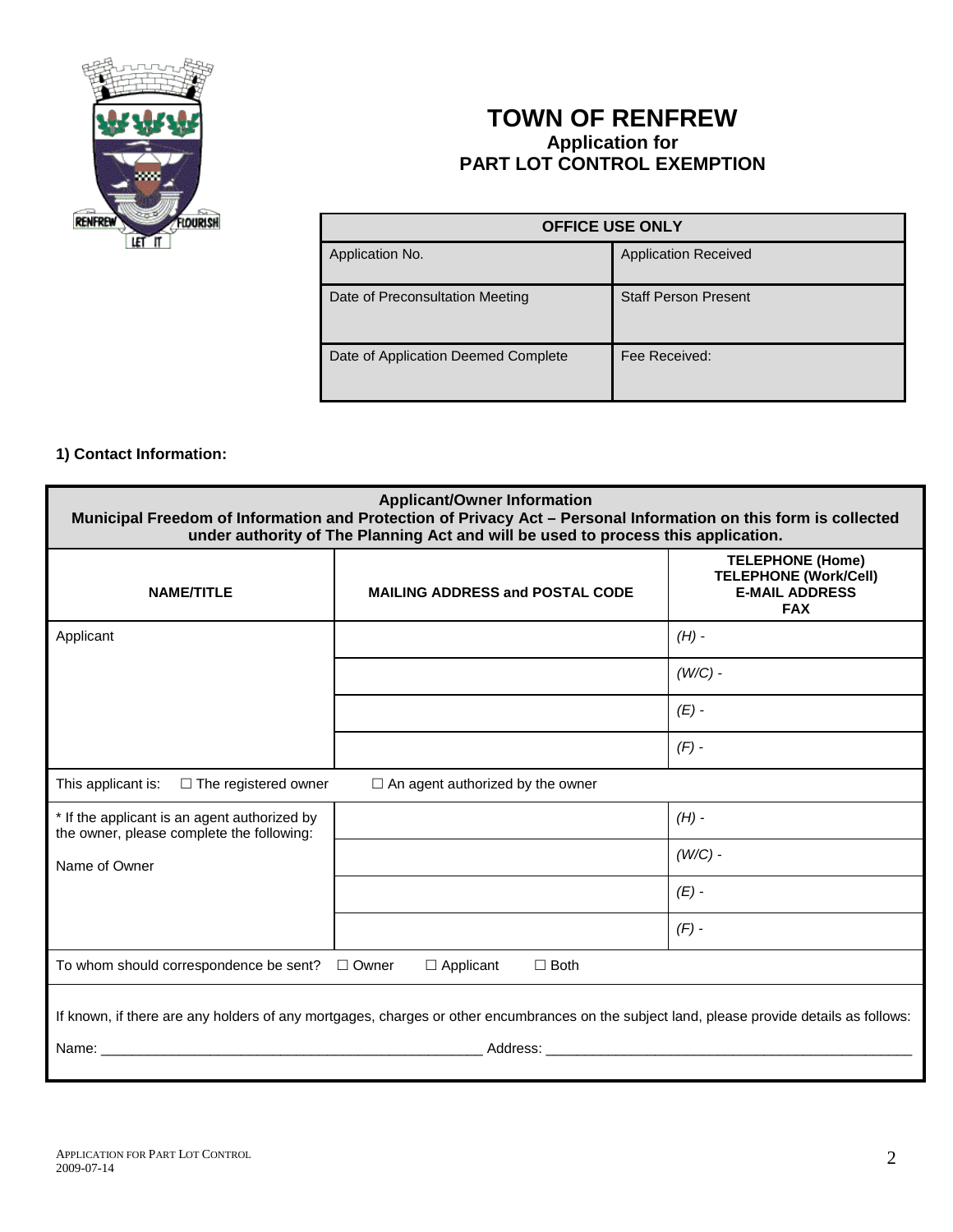## 2) Provide a Description of the Subject Land:

| <b>DESCRIPTION OF THE SUBJECT LAND</b>                                           |  |                                                                                                                                                                                                                                |              |
|----------------------------------------------------------------------------------|--|--------------------------------------------------------------------------------------------------------------------------------------------------------------------------------------------------------------------------------|--------------|
|                                                                                  |  |                                                                                                                                                                                                                                |              |
| Municipality _____________________Geographic Twp: ______________________________ |  |                                                                                                                                                                                                                                | Lot: _______ |
|                                                                                  |  |                                                                                                                                                                                                                                |              |
|                                                                                  |  |                                                                                                                                                                                                                                |              |
|                                                                                  |  | Depth: the contract of the contract of the contract of the contract of the contract of the contract of the contract of the contract of the contract of the contract of the contract of the contract of the contract of the con |              |

## 3) Official Plan & Zoning Information:

|                                                                                                    | <b>Official Plan &amp; Zoning Information</b> |
|----------------------------------------------------------------------------------------------------|-----------------------------------------------|
| 1) Current Official<br><b>Plan Designation</b><br>of Property:                                     |                                               |
| 2) Current Zoning<br>of Property:                                                                  |                                               |
| 3) Nature and<br>extent of the<br><b>Rezoning</b><br><b>Requested:</b>                             |                                               |
| 4) Reason why the<br><b>Rezoning is</b><br>requested:                                              |                                               |
| 5) Provide the<br><b>Existing uses of</b><br>the property:                                         |                                               |
| 6) Provide the<br>length of time the<br><b>Existing Uses</b><br>have continued on<br>the property: |                                               |
| 7) Provide the<br><b>Proposed Uses of</b><br>the property:                                         |                                               |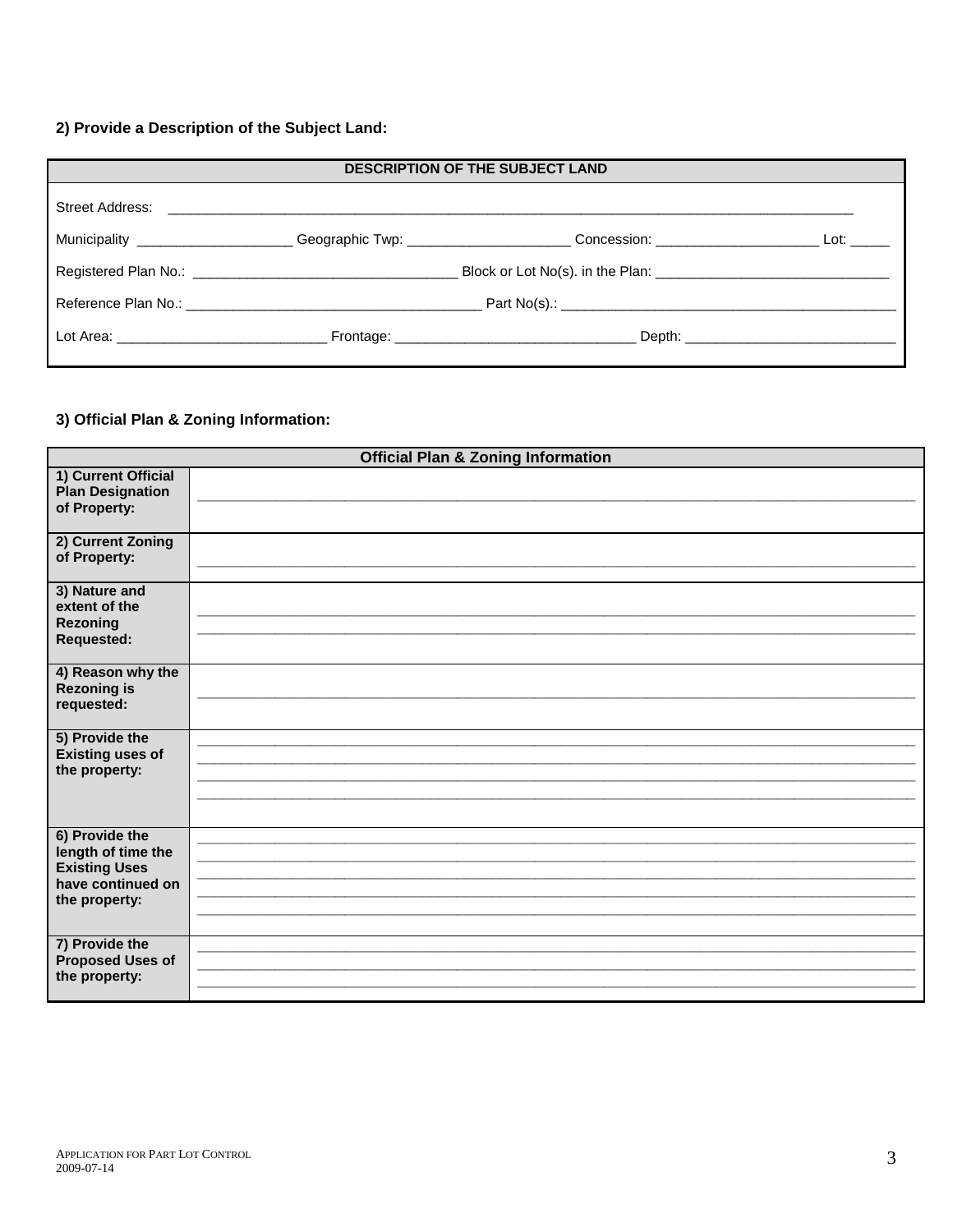#### **4a) Building and Structure information:**

#### **Are there existing buildings or structures on the subject land?**

**□** Yes **□** No

**If Yes, please provide the following information for each building or structure (attach a separate sheet if necessary to provide complete information):**

| <b>EXISTING SETBACKS</b>    |                   |                  |                  |                            |                              |
|-----------------------------|-------------------|------------------|------------------|----------------------------|------------------------------|
| Type of<br><b>Structure</b> | <b>Front Yard</b> | <b>Rear Yard</b> | <b>Side Yard</b> | Height<br>(in metres/feet) | <b>Dimensions/Floor Area</b> |
|                             |                   |                  |                  |                            |                              |
|                             |                   |                  |                  |                            |                              |
|                             |                   |                  |                  |                            |                              |
|                             |                   |                  |                  |                            |                              |
|                             |                   |                  |                  |                            |                              |
|                             |                   |                  |                  |                            |                              |

**\_\_\_\_\_\_\_\_\_\_\_\_\_\_\_\_\_\_\_\_\_\_\_\_\_\_\_\_\_\_\_\_\_\_\_\_\_\_\_\_\_\_\_\_\_\_\_\_\_\_\_\_\_\_\_\_\_\_\_\_\_\_\_\_\_\_\_\_\_\_\_\_\_\_\_\_\_\_\_\_\_\_\_\_\_\_\_\_\_\_\_\_\_\_\_\_\_ \_\_\_\_\_\_\_\_\_\_\_\_\_\_\_\_\_\_\_\_\_\_\_\_\_\_\_\_\_\_\_\_\_\_\_\_\_\_\_\_\_\_\_\_\_\_\_\_\_\_\_\_\_\_\_\_\_\_\_\_\_\_\_\_\_\_\_\_\_\_\_\_\_\_\_\_\_\_\_\_\_\_\_\_\_\_\_\_\_\_\_\_\_\_\_\_\_**

**The date the existing unit, building or structure was constructed on the subject land:**

**b) Are there proposed buildings or structures to be erected on the subject land?**

**□** Yes **□** No

**If Yes, please provide the following information for each building or structure (attach a separate sheet if necessary to provide complete information):**

| <b>PROPOSED SETBACKS</b>    |                   |                  |                  |                            |                              |
|-----------------------------|-------------------|------------------|------------------|----------------------------|------------------------------|
| Type of<br><b>Structure</b> | <b>Front Yard</b> | <b>Rear Yard</b> | <b>Side Yard</b> | Height<br>(in metres/feet) | <b>Dimensions/Floor Area</b> |
|                             |                   |                  |                  |                            |                              |
|                             |                   |                  |                  |                            |                              |
|                             |                   |                  |                  |                            |                              |
|                             |                   |                  |                  |                            |                              |
|                             |                   |                  |                  |                            |                              |
|                             |                   |                  |                  |                            |                              |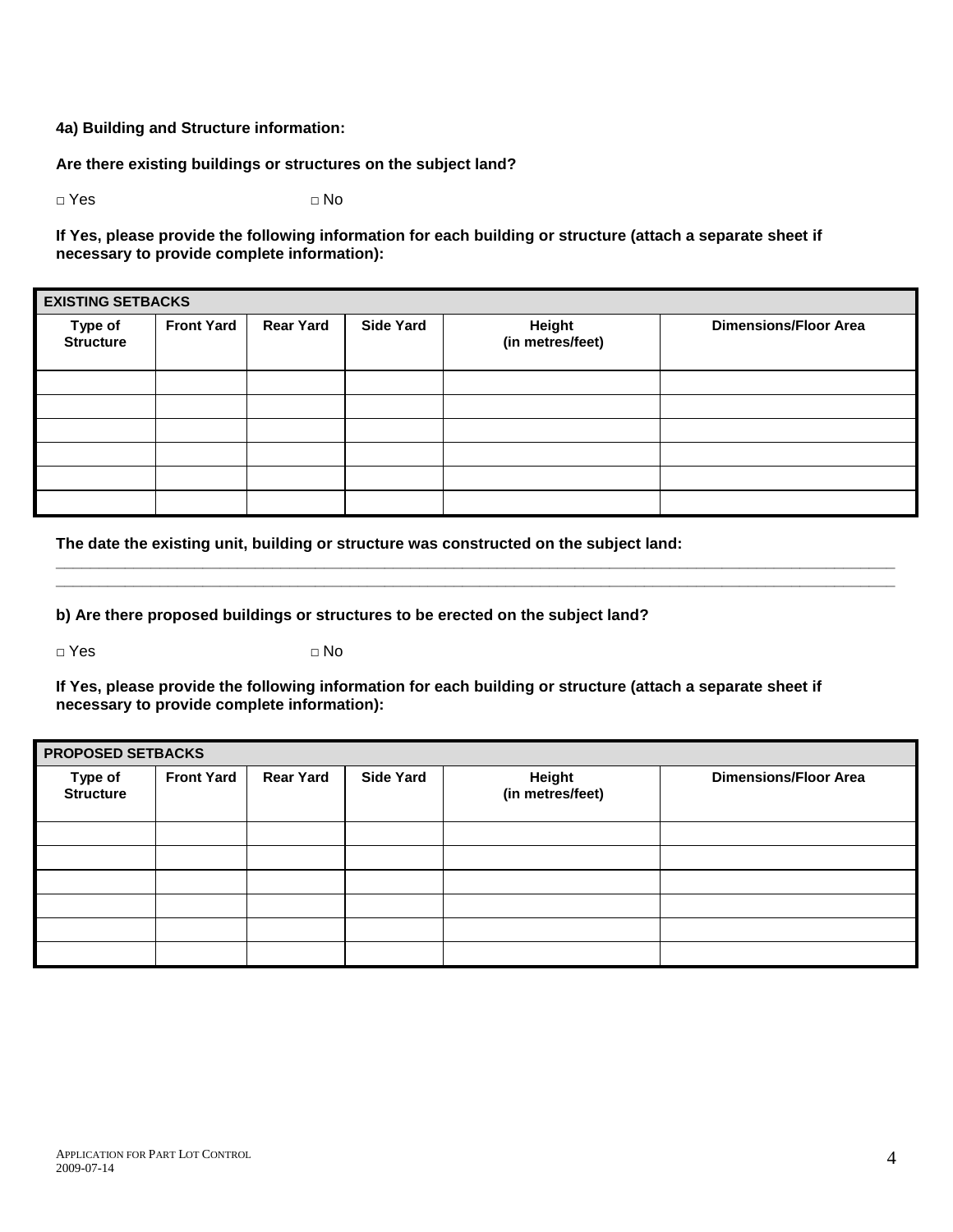**5) Please mark below the access to the subject land:** (Check appropriate space(s)):

| □ Provincial Highway                   |
|----------------------------------------|
| □ Municipal Road Maintained Year-round |
| □ Municipal Road Maintained Seasonally |
| □ Right of Way                         |
| $\sqcap$ Water                         |
| $\sqcap$ Other:                        |

**6) If the only access is by water, please state below the parking and docking facilities that are to be used, and the distance of these facilities from the subject land and from the nearest public road:** \_\_\_\_\_\_\_\_\_\_\_\_\_\_\_\_\_\_\_\_\_\_\_\_\_\_\_\_\_\_\_\_\_\_\_\_\_\_\_\_\_\_\_\_\_\_\_\_\_\_\_\_\_\_\_\_\_\_\_\_\_\_\_\_\_\_\_\_\_\_\_\_\_\_\_\_\_\_\_\_\_\_\_\_\_\_\_\_\_\_

\_\_\_\_\_\_\_\_\_\_\_\_\_\_\_\_\_\_\_\_\_\_\_\_\_\_\_\_\_\_\_\_\_\_\_\_\_\_\_\_\_\_\_\_\_\_\_\_\_\_\_\_\_\_\_\_\_\_\_\_\_\_\_\_\_\_\_\_\_\_\_\_\_\_\_\_\_\_\_\_\_\_\_\_\_\_\_\_\_\_ \_\_\_\_\_\_\_\_\_\_\_\_\_\_\_\_\_\_\_\_\_\_\_\_\_\_\_\_\_\_\_\_\_\_\_\_\_\_\_\_\_\_\_\_\_\_\_\_\_\_\_\_\_\_\_\_\_\_\_\_\_\_\_\_\_\_\_\_\_\_\_\_\_\_\_\_\_\_\_\_\_\_\_\_\_\_\_\_\_\_ \_\_\_\_\_\_\_\_\_\_\_\_\_\_\_\_\_\_\_\_\_\_\_\_\_\_\_\_\_\_\_\_\_\_\_\_\_\_\_\_\_\_\_\_\_\_\_\_\_\_\_\_\_\_\_\_\_\_\_\_\_\_\_\_\_\_\_\_\_\_\_\_\_\_\_\_\_\_\_\_\_\_\_\_\_\_\_\_\_\_ \_\_\_\_\_\_\_\_\_\_\_\_\_\_\_\_\_\_\_\_\_\_\_\_\_\_\_\_\_\_\_\_\_\_\_\_\_\_\_\_\_\_\_\_\_\_\_\_\_\_\_\_\_\_\_\_\_\_\_\_\_\_\_\_\_\_\_\_\_\_\_\_\_\_\_\_\_\_\_\_\_\_\_\_\_\_\_\_\_\_

**7) Indicate how water is supplied and how sewage disposal is provided to the subject land:** (Check appropriate space(s)):

| <b>WATER</b>                                                  | <b>SEWAGE</b>                                                    |  |  |
|---------------------------------------------------------------|------------------------------------------------------------------|--|--|
| $\Box$ Publicly owned and operated piped system               | $\Box$ Publicly owned and operated piped sanitary sewage system  |  |  |
|                                                               |                                                                  |  |  |
| $\Box$ Privately owned and operated individual well           | $\Box$ Privately owned and operated communal septic system       |  |  |
| $\Box$ Privately owned and operated communal well             | p Privately owned and operated communal individual septic system |  |  |
| □ Lake or other water body                                    | $\Box$ Privy                                                     |  |  |
| $\Box$ Other means:                                           | $\Box$ Other means:                                              |  |  |
| How is storm drainage provided? (Check the appropriate space) |                                                                  |  |  |
| $\Box$ Ditches<br>□ Sewers<br>□ Swales                        | □ Other Means                                                    |  |  |

**8) Is the property subject to an application under the** *Planning Act* **for approval of a plan of subdivision or a consent?**

**□ Yes □ No □ Unknown** 

**If Yes and if known, please provide the following:**

**The Application file number:** \_\_\_\_\_\_\_\_\_\_\_\_\_\_\_\_\_\_\_\_\_\_\_\_\_\_\_\_\_\_\_\_\_\_\_\_\_\_\_\_\_\_\_\_\_\_\_\_\_\_\_\_\_\_\_\_\_\_\_\_\_\_\_\_\_\_\_\_\_\_\_\_

**The Status of the application:** \_\_\_\_\_\_\_\_\_\_\_\_\_\_\_\_\_\_\_\_\_\_\_\_\_\_\_\_\_\_\_\_\_\_\_\_\_\_\_\_\_\_\_\_\_\_\_\_\_\_\_\_\_\_\_\_\_\_\_\_\_\_\_\_\_\_\_\_\_\_\_

**9) Has the land ever been the subject of a previous application under Section 34 of the** *Planning Act* **(i.e., a rezoning application)?**

**□ Yes □ No □ Unknown**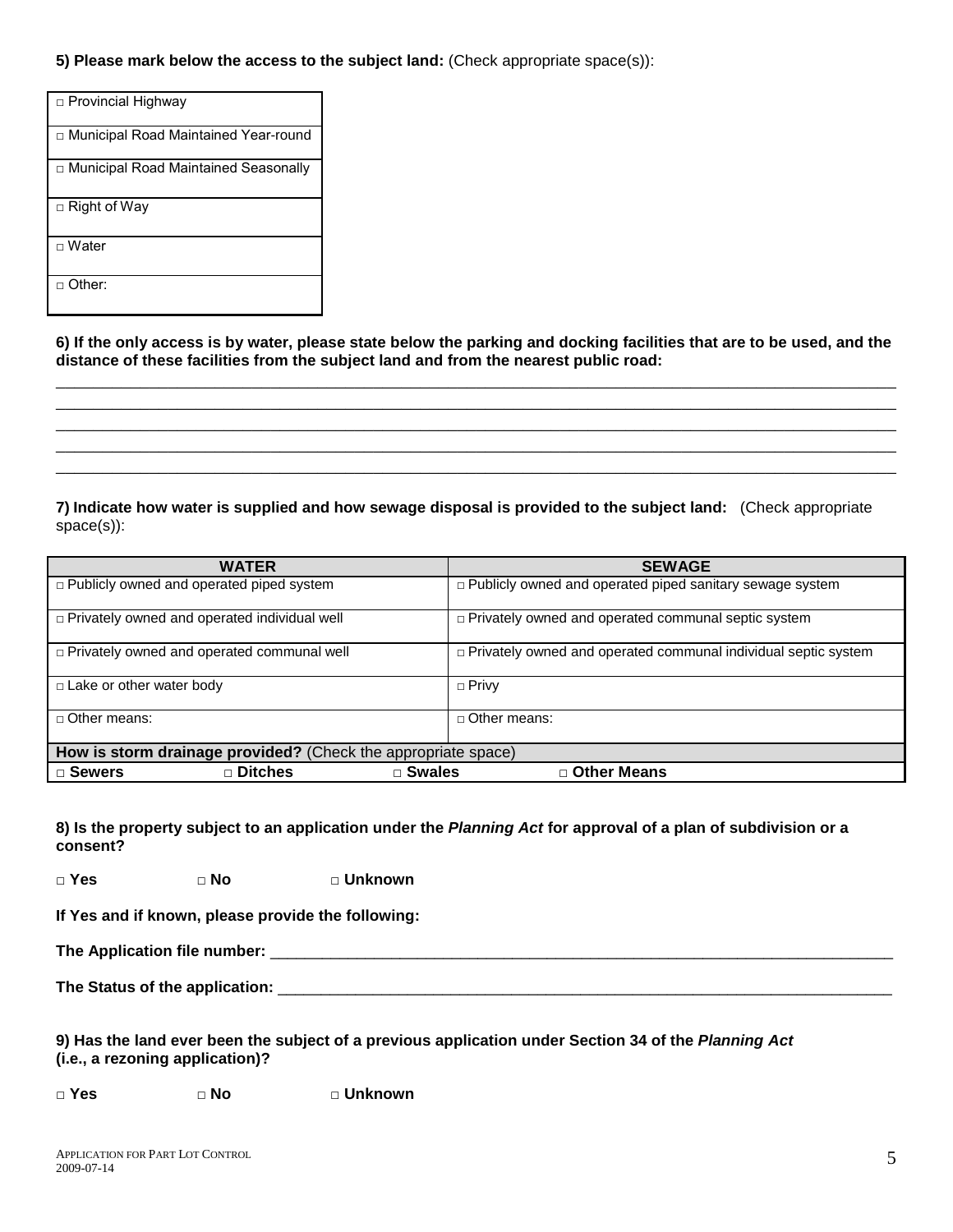## **10) Consent of Owner:**

| Consent of Owner(s) to the Use and Disclosure of Personal Information<br>And to Allow Site Visits to be conducted                                                                                                                                                                                                                                                                                                                                                                                                                          |
|--------------------------------------------------------------------------------------------------------------------------------------------------------------------------------------------------------------------------------------------------------------------------------------------------------------------------------------------------------------------------------------------------------------------------------------------------------------------------------------------------------------------------------------------|
| In accordance with the provisions of the Planning Act, it is the policy of the Town of Renfrew Planning Department to<br>provide the public access to all development applications and supporting documentation.                                                                                                                                                                                                                                                                                                                           |
| In submitting this development application and supporting documentation, I/We<br>this owner(s) / the authorized applicant, hereby acknowledge the above-noted policy and provide my/our consent, in<br>accordance with the provisions of the Municipal Freedom of Information and Protection of Privacy Act, that the information<br>on this application and any supporting documentation provided by myself, my agents, consultants and solicitors, will be art<br>of the public record and will also be available to the general public. |
| I/We, hereby authorize the Town of Renfrew staff and Committee of Adjustment members of the decision making authority<br>access to the subject site for the purposes of evaluation of the subject application.                                                                                                                                                                                                                                                                                                                             |
| Signature<br>Date                                                                                                                                                                                                                                                                                                                                                                                                                                                                                                                          |
| Signature                                                                                                                                                                                                                                                                                                                                                                                                                                                                                                                                  |

The owner must also complete the following or a similar authorization attached to the application.

**11) Affidavit** (This affidavit **must** be signed in the presence of a Commissioner)**:** 

| under oath and by virtue of the CANADA EVIDENCE ACT. | solemn declaration conscientiously believing it to be true, and knowing that it is of the same force and effect as if made |                                        |  |
|------------------------------------------------------|----------------------------------------------------------------------------------------------------------------------------|----------------------------------------|--|
|                                                      |                                                                                                                            |                                        |  |
| Date                                                 |                                                                                                                            | Signature of Owner or Authorized Agent |  |
| Date                                                 |                                                                                                                            | Signature of Commissioner              |  |